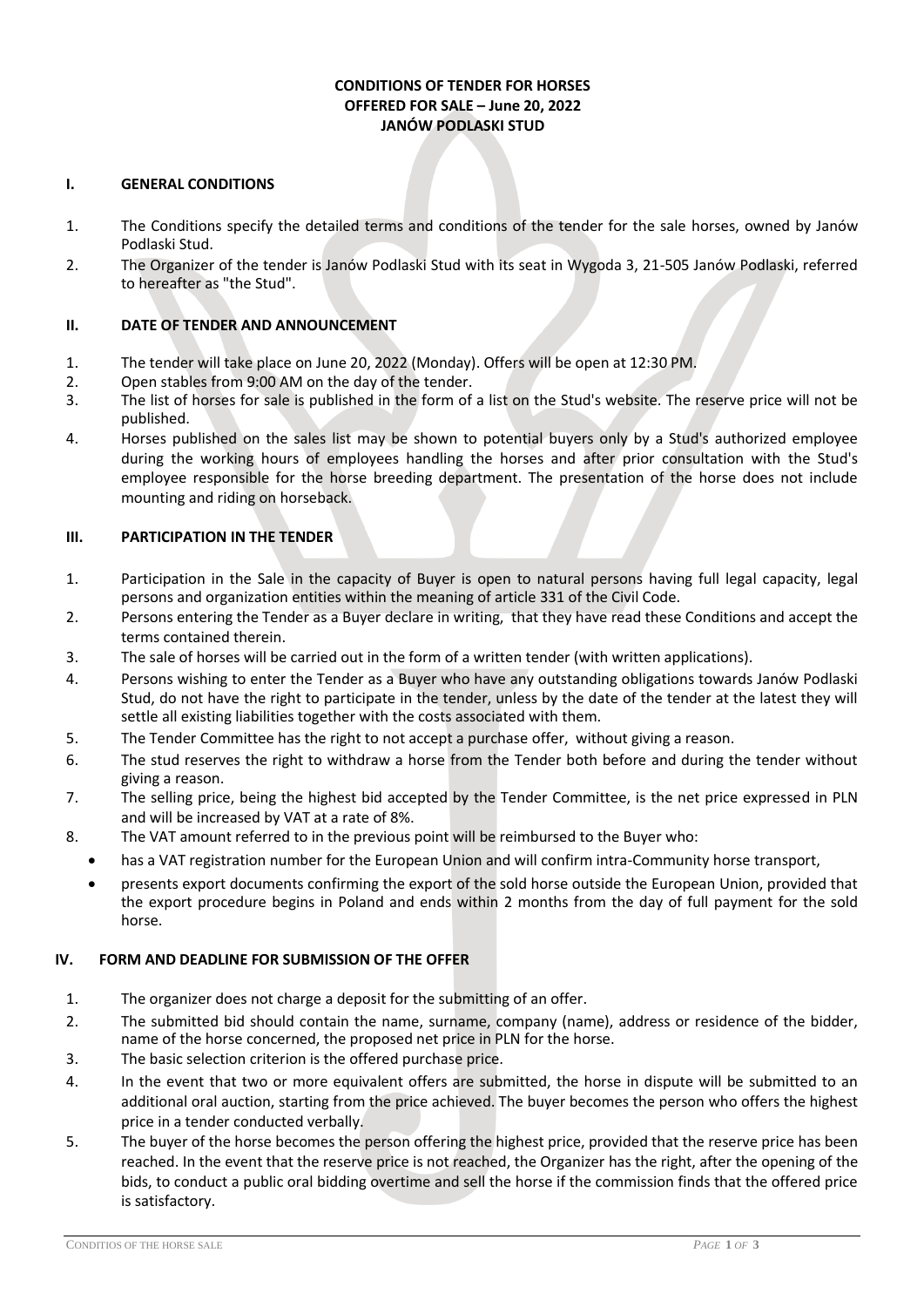- 6. In the event of sending only offers below the reserve price for any of the horses, the Organizer reserves the right to consider them by the appointed Tender Committee. The final decision regarding the conclusion of the contract for the sale of a given horse, for a price lower than the reserve price, rests with the Stud Board, which has the right to choose such an offer or not to accept any of the offers.
- 7. The application should be sent on the offer form attached to these Regulations with the annotation: *"Written offer – tender – June 20, 2022".*
- 8. The offer can be submitted by:
	- **a) traditional postal service:** Stadnina Koni Janów Podlaski Sp. z o. o. Wygoda 3 21-505 Janów Podlaski

or

- **b) by email to special address[: janowsale@skjanow.pl](mailto:janowsale@skjanow.pl) Please do not send offers to the stud's general address!!!!**
- 9. The deadline for submission of offers expires on June 20, 2022 at 12:00 PM. (in each of the above cases, the date of actual delivery of the offer to the Stud's headquarters decides).
- 10. The bids will be opened by the Tender Commission on June 20, 2022 at 12:30 PM in the Stud's office.
- 11. Information about the selection of the offer will be provided to the bidders via e-mail to the address indicated on the offer form or by phone.

## **V. CONDITIONS AND RECOMMENDATIONS FOR THE BUYER**

#### 1. **The buyer is obliged to:**

- provide accurate personal data and present ID or registration data confirming running a business,
- signing and submitting to the Organizer the purchase agreement received via e-mail to the address indicated on the offer form or at the Organiser's seat on the day of the tender, immediately after the Organizer accepts the submitted offer for the purchase of a given horse, which is tantamount to its conclusion and obligation to comply with the provisions contained in it.
- pay the total contract value to the Organizer's bank account within 14 days from the date of the bid being accepted (applies to Polish and European Union buyers) or within 14 days from the date of obtaining the results of veterinary tests enabling the horse to be sent abroad (applies to buyers from European Union countries which require documents). The extension of the payment deadline can be done exclusively on the basis of bank guarantees presented by the Buyer,
- cover all the expenses connected with export shipment including costs of veterinary tests, forwarding expenses, custom clearance, costs of shipping the blood or serum samples to the laboratories performing the test etc.
- pick up each horse purchased during the Tender at his own expense, on the day and at the place specified by the Organizer.
- 2. If the Buyer fails to pay the purchase price within 7 days from the date of the tender, the Seller shall withdraw from the contract within 3 days from the expiry of this 7-day period, submitting a declaration of withdrawal to the Buyer. The effect of withdrawing from the contract will be the Buyer's obligation to pay to the Seller a contractual penalty in the amount of 30% of the value resulting from the contract to which the termination relates.
- 3. Ownership rights regarding the purchased horses will not be transferred to the Buyer until the Buyer pays the full amount of the purchase together with other obligations related to these conditions or other obligations towards Janów Podlaski Stud.

The risk related to the purchased horses passes onto the Buyer upon acceptance of the offer by the Tender Commission.

4. After the Tender is over, the horses remain in the Stud's stable, unless the Buyer picks up the horse immediately after the Tender ends, under the condition of making a full payment for existing and outstanding obligations toward the Stud.